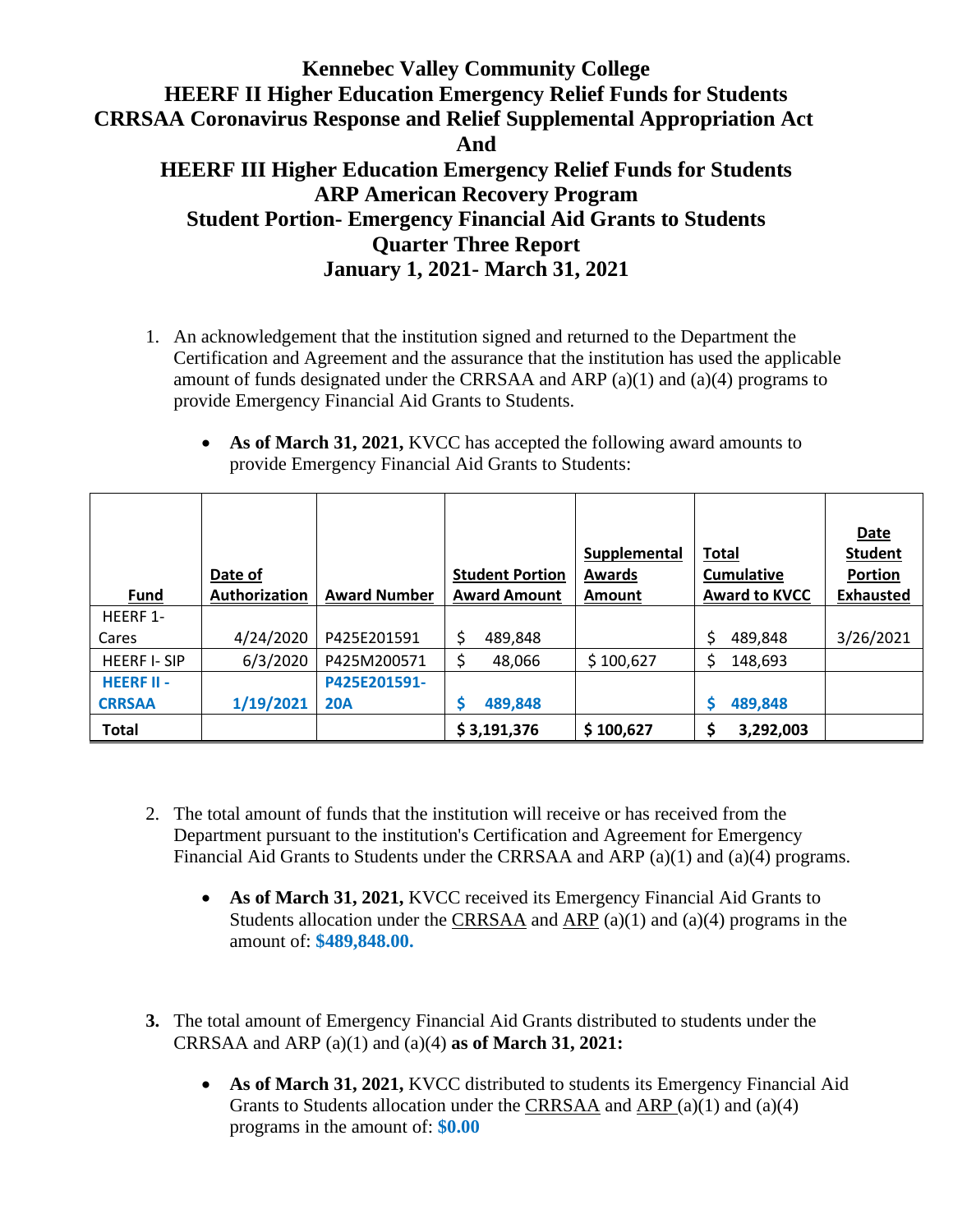| <b>Award Number</b><br>Fund |              | <b>Total Cumulative</b><br><b>Award to KVCC</b> | <b>Student</b><br><b>Distributions</b><br>QTR <sub>3</sub><br>$1/1/2021-$<br>3/31/2021 |  |
|-----------------------------|--------------|-------------------------------------------------|----------------------------------------------------------------------------------------|--|
| HEERF 1-                    |              |                                                 |                                                                                        |  |
| Cares                       | P425E201591  | \$<br>489,848.00                                | \$188,889.00                                                                           |  |
| <b>HEERF I-SIP</b>          | P425M200571  | \$<br>148,693.00                                | \$                                                                                     |  |
| <b>HEERF II -</b>           | P425E201591- |                                                 |                                                                                        |  |
| <b>CRRSAA</b>               | <b>20A</b>   | \$<br>489,848.00                                | \$<br>-                                                                                |  |
| <b>Total</b>                |              | \$<br>3,292,003                                 | \$<br>188,889                                                                          |  |

- 4. The estimated total number of students at the institution that are eligible to receive Emergency Financial Aid Grants to Students under the CRRSAA and ARP (a)(1) and (a)(4) programs.
	- KVCC estimated the total number of eligible students to be 1,171.
- 5. The total number of students who have received an Emergency Financial Aid Grant to students under the CRRSAA and ARP (a)(1) and (a)(4) programs.
	- **As of March 31, 2021,** the total number of students who have received an Emergency Financial Aid Grant to students under the CRRSAA and ARP (a)(1) and (a)(4) programs is: **0 (zero).**

| <b>Fund</b>        | Award<br><b>Number</b> | Total | <b>Cumulative</b><br><b>Award to KVCC</b> | QTR <sub>3</sub> | <b>Student</b><br><b>Distributions</b><br>$1/1/2021$ -<br>3/31/2021 | <b>Number of</b><br><b>Awards QTR 3</b><br>$1/1/2021$ -<br>3/31/2021 |
|--------------------|------------------------|-------|-------------------------------------------|------------------|---------------------------------------------------------------------|----------------------------------------------------------------------|
| HFFRF 1-           |                        |       |                                           |                  |                                                                     |                                                                      |
| Cares              | P425E201591            | \$    | 489,848.00                                |                  | \$188,889.00                                                        | 231                                                                  |
| <b>HEERF I-SIP</b> | P425M200571            | \$    | 148,693.00                                | \$               |                                                                     |                                                                      |
| <b>HEERF II -</b>  | P425E201591-           |       |                                           |                  |                                                                     |                                                                      |
| <b>CRRSAA</b>      | <b>20A</b>             | S     | 489,848.00                                | \$               |                                                                     |                                                                      |
| <b>Total</b>       |                        | \$    | 3,292,003                                 | \$               | 188,889                                                             | 231                                                                  |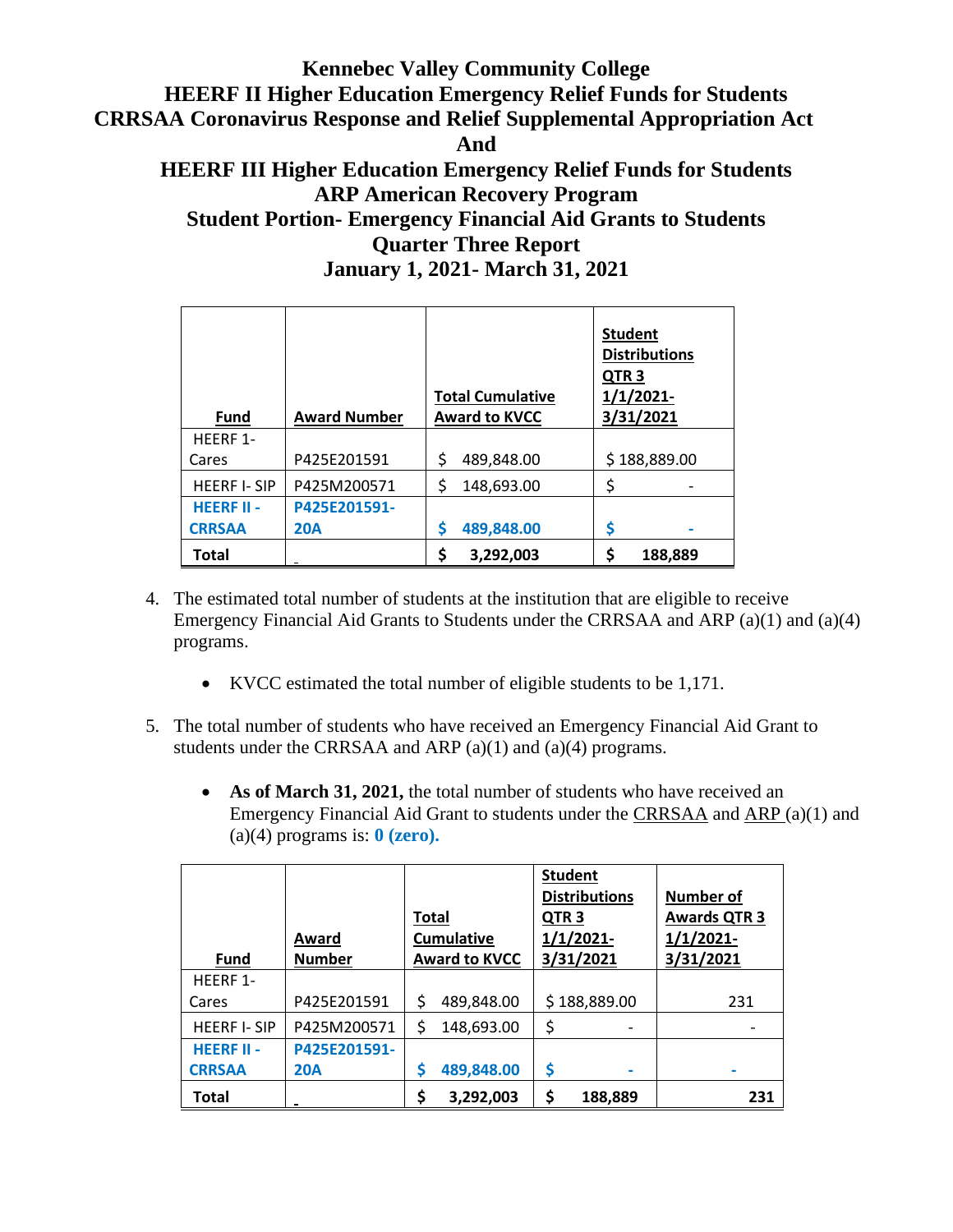- 6. The method(s) used by the institution to determine which students receive Emergency Financial Aid Grants and how much they would receive under the CRRSAA and ARP  $(a)(1)$  and  $(a)(4)$  programs.
	- KVCC did not award CRRSAA or ARP funds during the third quarter of fiscal year 2020-2021 (January 1, 2021- March 31, 2021).
	- KVCC utilized the CARES Act eligibility guidelines to determine student emergency financial aid grants during this quarter.
	- KVCC exhausted its student portion of the CARES Act student emergency financial aid grants on March 26, 2021, during this reporting quarter.
- 7. Any instructions, directions, or guidance provided by the institution to students concerning the Emergency Financial Aid Grants.
	- KVCC did not send any CRRSAA or ARP funds communication during the third quarter of fiscal year 2020-2021 (January 1, 2021- March 31, 2021). This is the history of CARES Act communications:
		- o Email Date: **May 29, 2020**



#### Dear KVCC Students:

Congress recently passed the Coronavirus Aid, Relief, and Economic Security (CARES) Act to provide some relief to students and colleges from the economic fallout related to the COVID-19 pandemic. CARES Act emergency funds are for the sole purpose of providing emergency financial grants to students for their expenses related to the disruption of campus operations due to COVID-19, such as housing, food, course materials, technology, healthcare and childcare expenses

- . The link below will take you to the web page with information regarding the CARES Act. **CARES Act**
- The application to request emergency funds will be found in your Student Portal.
	- o Log in with your user name and password.
	- o Complete the application.
	- o Applications are reviewed every 2 weeks.

Please note that there are federal eligibility requirements. The criteria are listed in the above link for the CARES Act. If you have questions about eligibility please contact financialaid@kvcc.me.edu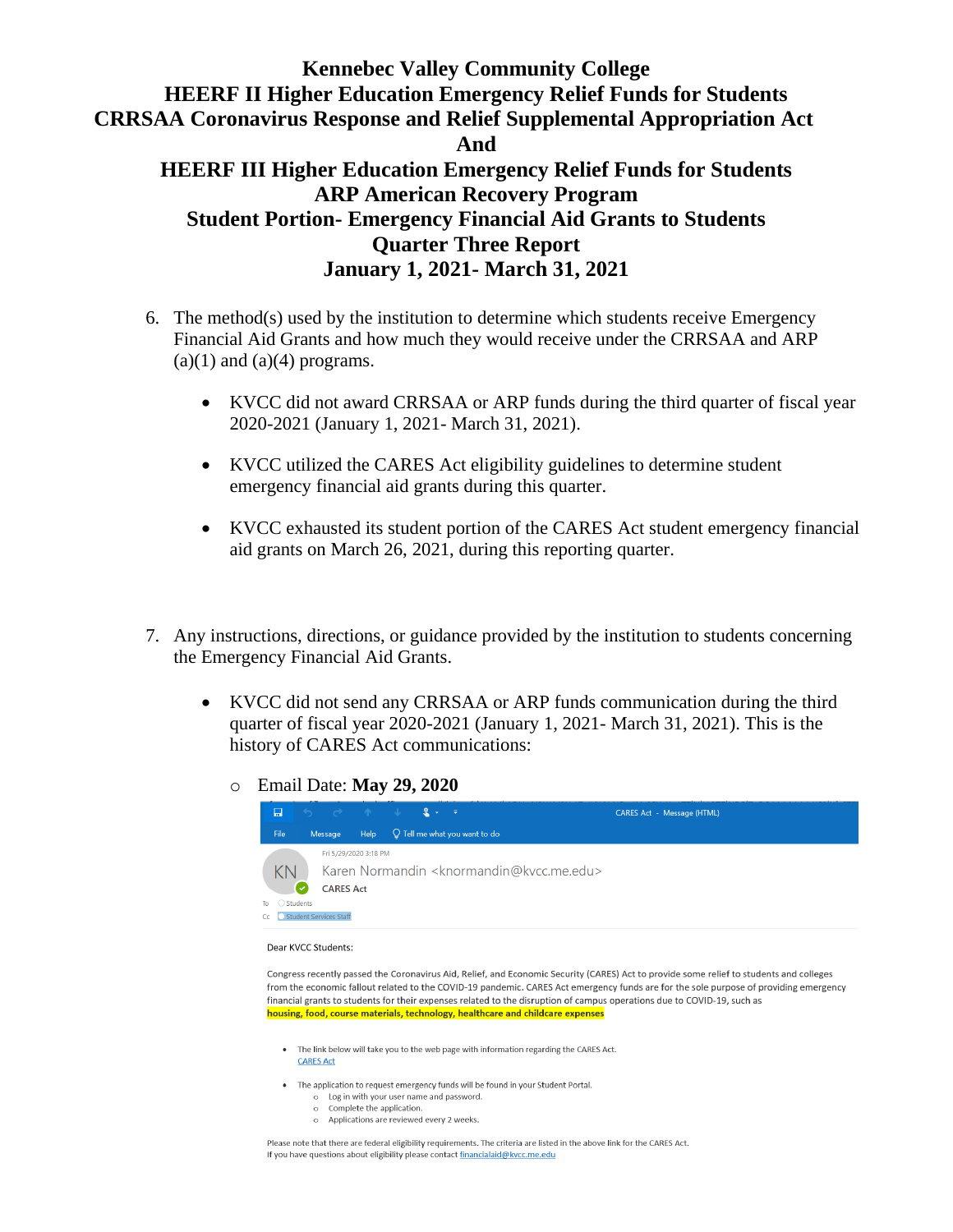• KVCC Mobile App Announcement Date: **May 29, 2020**



The attached email was sent today from Karen Normandin, Dean of Students to your KVCC Email account regarding the CARES Act. Here is the link that was included in the email: https://www.kvcc.me.edu/admissions-financial-aid /tuition-aid/aid-programs/cares-act/

#### Dear KVCC Students:

Congress recently passed the Coronavirus Aid, Relief, and Economic Security (CARES) Act to provide some relief to students and colleges from the economic fallout related to the COVID-19 pandemic. CARES Act emergency funds are for the sole purpose of providing emergency financial grants to students for their expenses related to the disruption of campus operations due to COVID-19, such as housing, food, course materials, technology, healthcare and childcare expenses

- The link below will take you to the web page with information regarding the CARES Act **CARES Act**
- The application to request emergency funds will be found in your Student Portal.
- Log in with your user name and password.
- Complete the application. • Applications are reviewed every 2 weeks.

Please note that there are federal eligibility requirements. The criteria are listed in the above link for the CARES Act. If you have questions about eligibility please contact financialaid@kvcc.me.edu

Have a wonderful weekend-Karen

Karen Normandin Dean of Student Affairs & Enrollment Kennebec Valley Community College 92 Western Avenue Fairfield, Maine 04937

Mobile: 207.509.0575 Office: 207.453.5019

(ñ)

**E** CARES Act - KVCC Internal Homeon Income was a shorta shortaning for a matalliated technic

 $\beta$ 

 $\Box$ 

盒 ●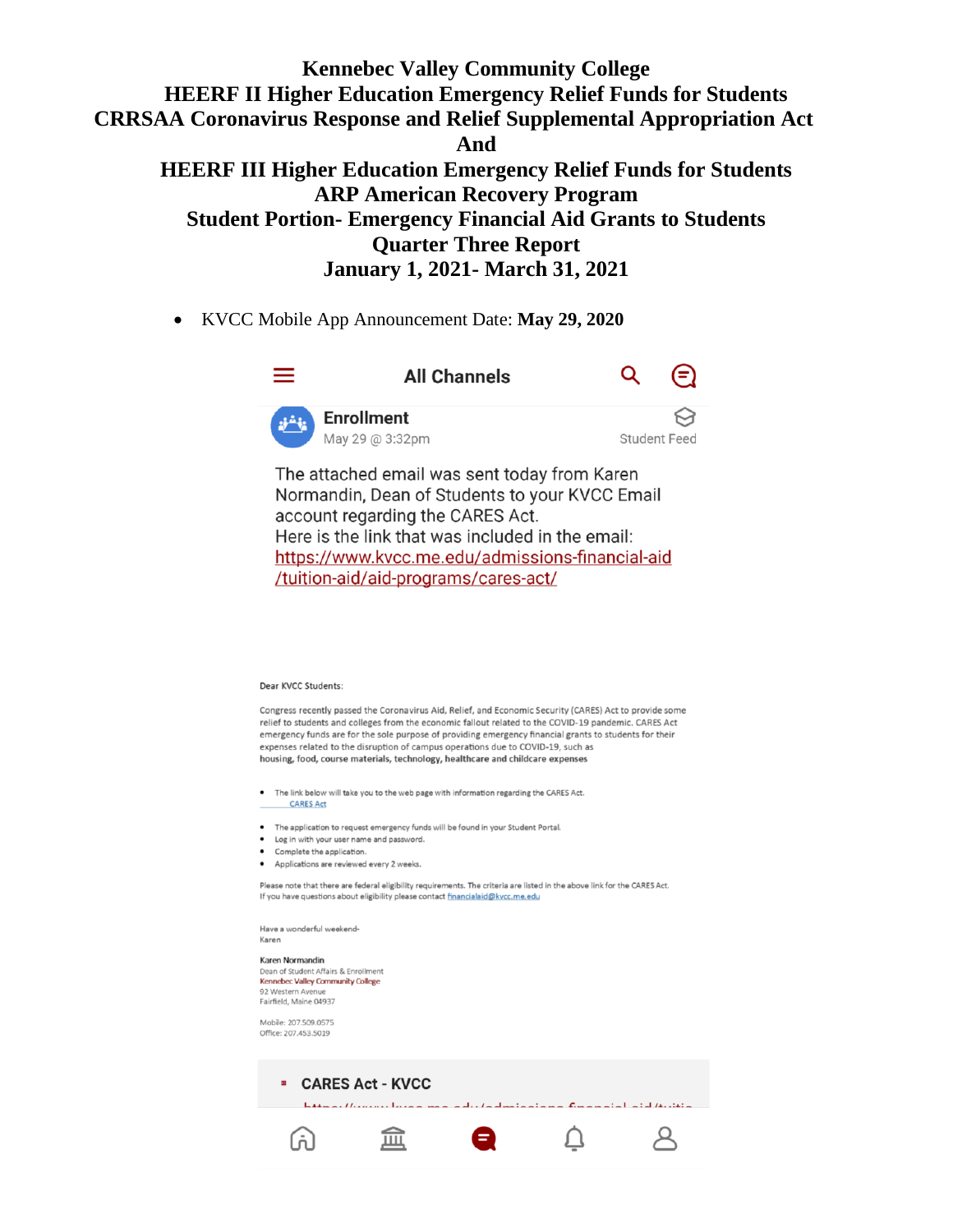- KVCC CARES ACT Webpage Publish Date: **May 27, 2020**
	- o Webpage URL: [https://www.kvcc.me.edu/admissions-financial-aid/tuition](https://www.kvcc.me.edu/admissions-financial-aid/tuition-aid/aid-programs/cares-act/)[aid/aid-programs/cares-act/](https://www.kvcc.me.edu/admissions-financial-aid/tuition-aid/aid-programs/cares-act/)
	- o Webpage Contents:
	- o **Frequently Asked Questions**
	- o WHAT IS THE CARES ACT AND WHERE DID THE FUNDING FOR THE EMERGENCY GRANTS COME FROM?
		- The Coronavirus, Relief and Economic Security (CARE) act was passed by Congress and signed into law on March 27, 2020. One aspect of the act was the creation of the Higher Education Emergency Relief Fund (HEERF). The Cares act provides funds to institutions for emergency financial aid grants to students whose lives have been disrupted by the COVID-19 pandemic.
	- o WHAT IS THE CARES ACT AND WHERE DID THE FUNDING FOR THE EMERGENCY GRANTS COME FROM?
		- The Coronavirus, Relief and Economic Security (CARE) act was passed by Congress and signed into law on March 27, 2020. One aspect of the act was the creation of the Higher Education Emergency Relief Fund (HEERF). The Cares act provides funds to institutions for emergency financial aid grants to students whose lives have been disrupted by the COVID-19 pandemic.
	- o WHO IS ELIGIBLE FOR CARES ACT EMERGENCY AID GRANTS?
		- Because CARES Act emergency funds are federally funded, eligibility has been restricted by the U.S. Department of Education to students who have filed a Free Application for Federal Student Aid (FAFSA) and participate in the federal student aid programs.
		- To be eligible, a student must:
		- KVCC has received an official 2019-2020 or 2020-2021 FAFSA (Free Application for Federal Student Aid)
		- Be enrolled in a degree or certificate program at KVCC;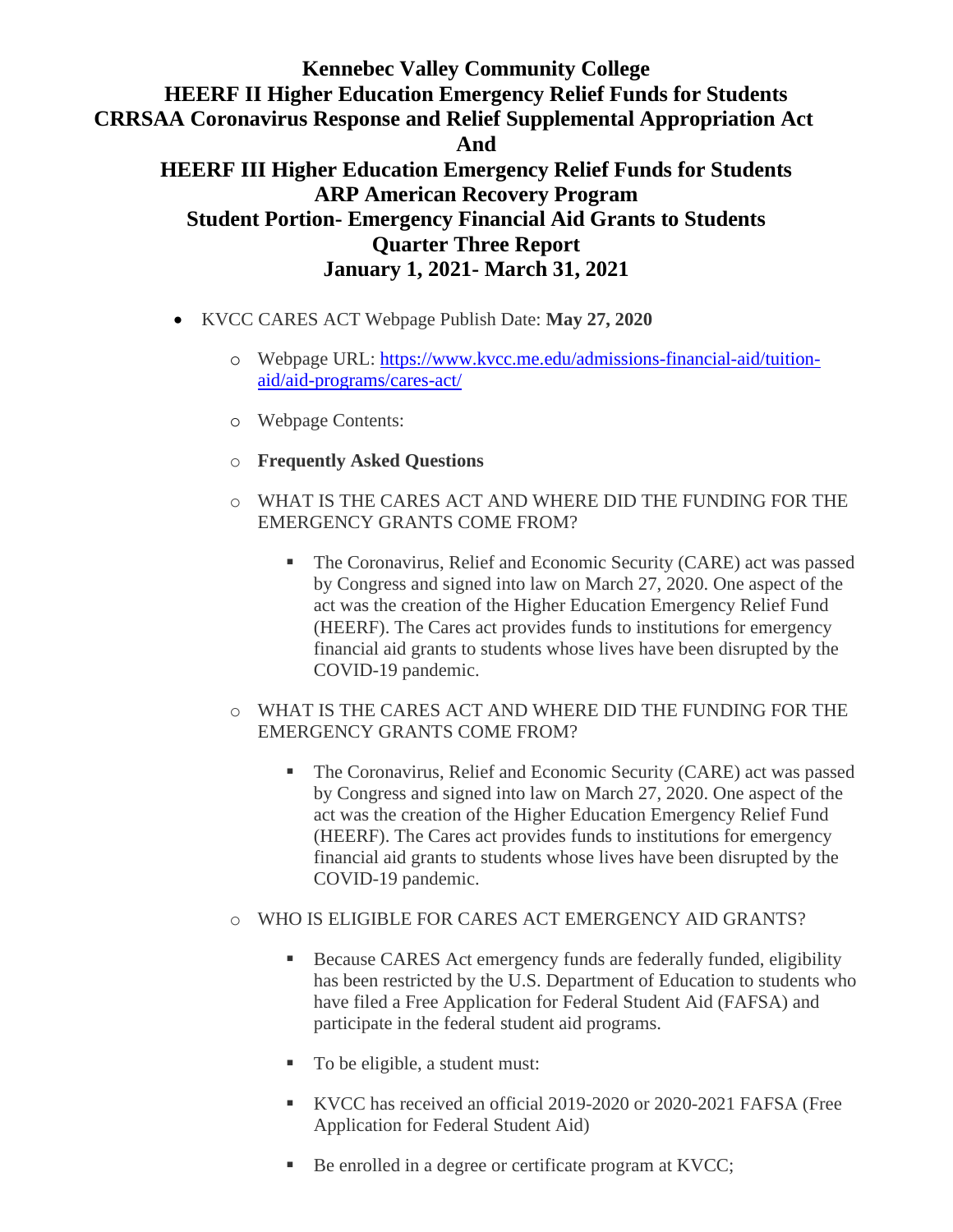- Have a high school diploma, home school diploma, or GED;
- Be making satisfactory academic progress as determined by Financial Aid;
- Not owe a refund on a federal Title IV education grant;
- Not be in default on a federal Title IV education loan:
- Be a U.S. citizen, permanent resident, or other eligible non-citizen;
- Not have fraudulently exceeded federal Title IV education loan limits;
- Be registered with the Selective Service if male and required to register;
- Have a valid Social Security Number;
- Not have a federal or state conviction for using or distributing illegal drugs while receiving federal Title IV education assistance
- Not enrolled exclusively in an online program as of March 13, 2020

#### o DO I NEED TO APPLY FOR THE CARES ACT EMERGENCY GRANT AND HOW WILL I RECEIVE MY EMERGENCY GRANT?

- Students will complete an Emergency Grant Request Form. The form is in the [Student Information Portal.](http://my.kvcc.me.edu/) Applications will be reviewed biweekly. Upon meeting eligibility requirements, the amount of the emergency grant aid will be determined by a review of the request form (amount requested by the student and need for assistance as related to COVID-19) and the student's expected family contribution. Funds will range from \$200 to \$1,000.
- Checks will be mailed to the student's home address as recorded in the College's Student Information System.
- Checks will be processed and mailed five (5) days following approval of the student's application. Ineligible students will be notified in writing.
- o HOW MUCH EMERGENCY GRANT MONEY WILL I RECEIVE?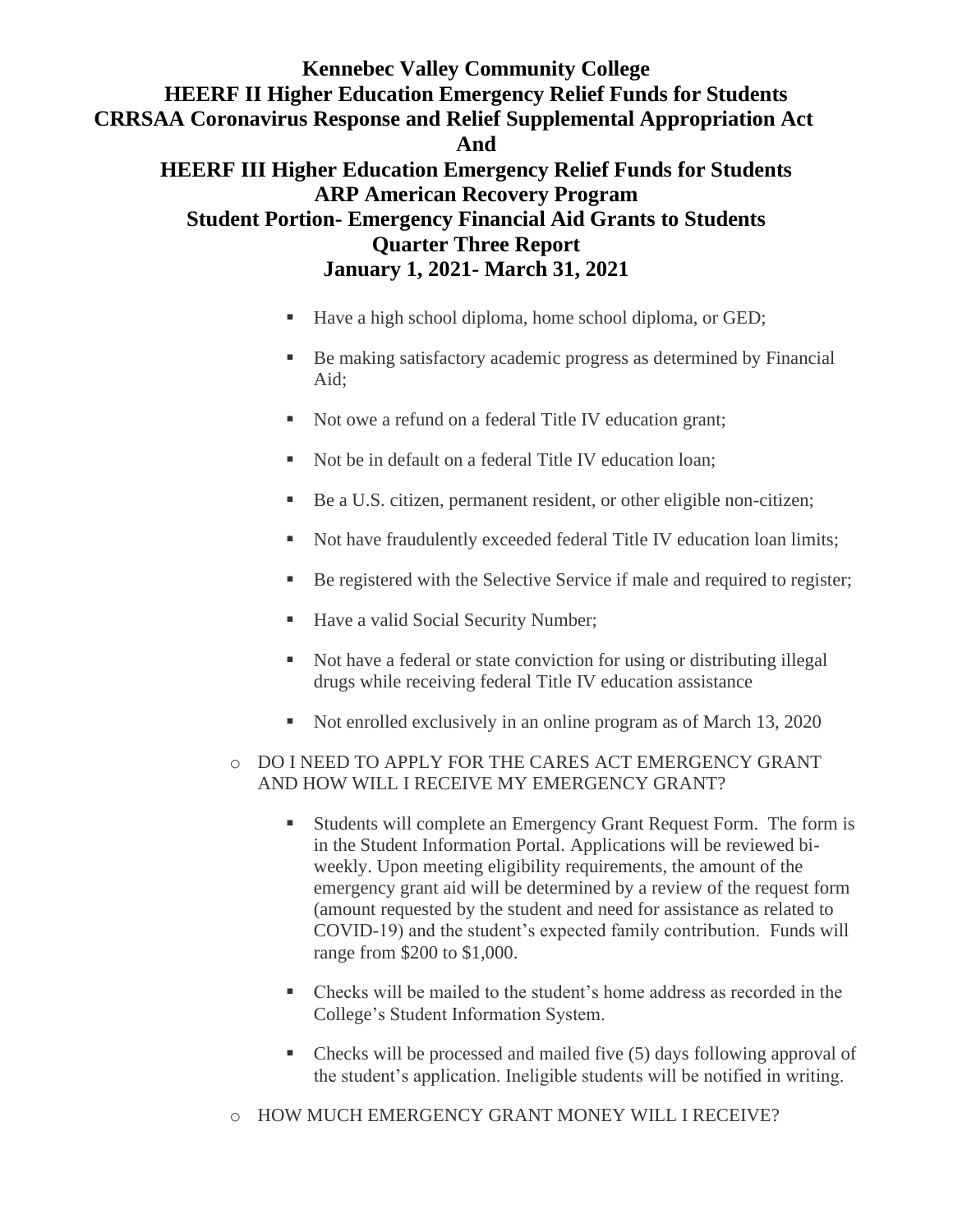- The amount of emergency grant aid will be connected to the student's expected family contribution as determined by the completion of the FAFSA (Free Application of Federal Financial Aid).
- o WHAT IF I NEED MORE MONEY THAN THE EMERGENCY GRANT I RECEIVED?
	- We understand that students have significant financial needs during this time. These emergency grants are meant to help meet your financial needs, but we know the grants may not be enough money for many students. If you are having substantial financial difficulties, please reach out to the Office of Financial Aid and Scholarships for information on other resources that may be available.

#### o WHO DO I CONTACT IF I HAVE QUESTIONS?

- For basic questions about your eligibility for CARES Act emergency aid grants, email [financialaid@kvcc.me.edu](mailto:financialaid@kvcc.me.edu)
- For questions about the disbursement of grant funds, email [businessoffice@kvcc.me.edu](mailto:businessoffice@kvcc.me.edu)

#### 2. KVCC CARES ACT student email sent: **January 6, 2021**

**From:** Michelle Webb **Sent:** Wednesday, January 6, 2021 2:14 PM **To:** *KVCC January 2021 enrolled students meeting CARES eligibility screening* **Subject:** Resources for KVCC Students Spring 2021

First Name,

Good afternoon and happy new year!

As the KVCC spring 2021 semester is about to start, I am writing to share a few student resources that you may potentially be eligible to receive.

### **1. KVCC Cares Act Emergency Student Relief Grants**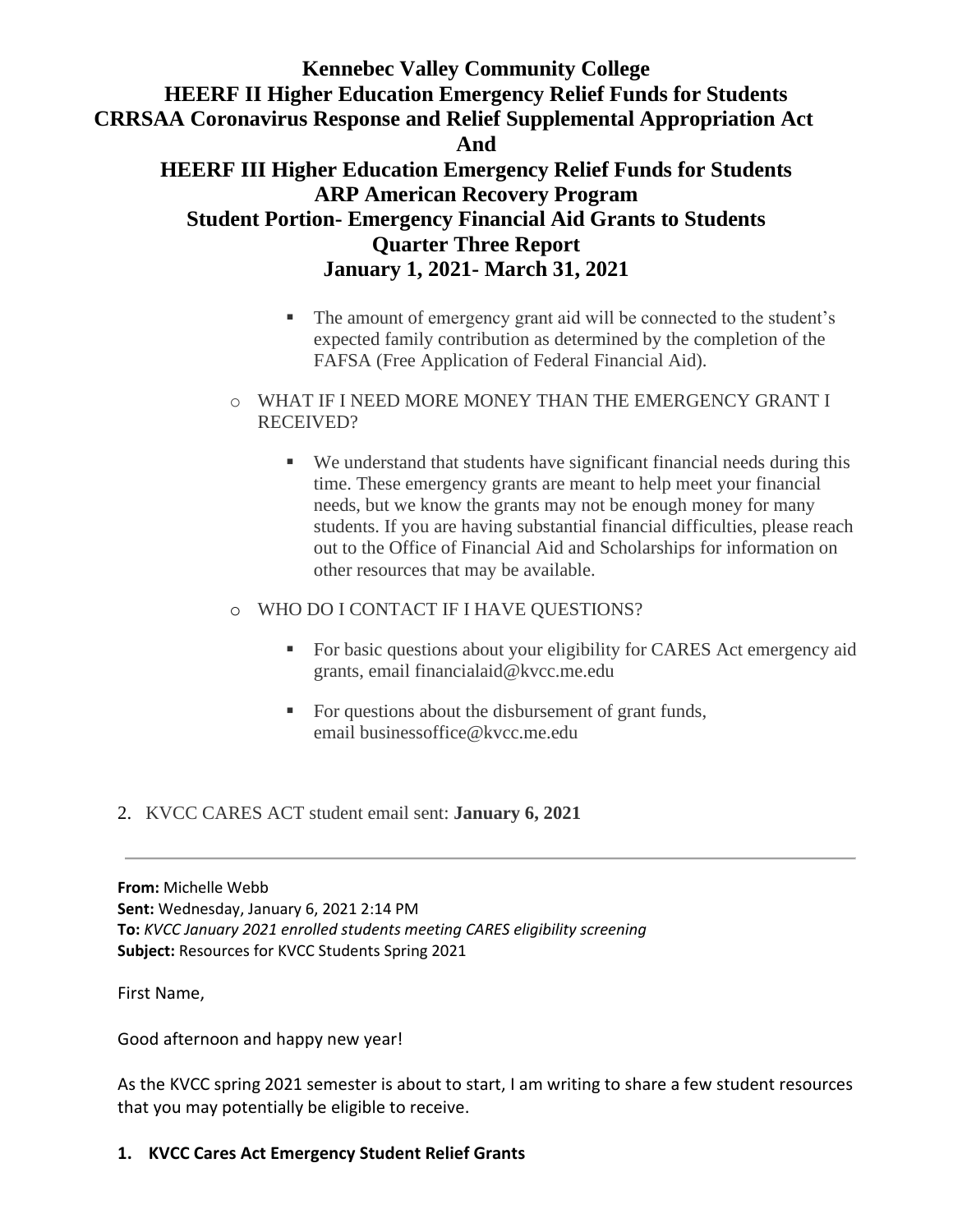a. These grants to students are permitted for emergent expenses related to the disruption of campus operations due to coronavirus (including eligible expenses under a student's cost of attendance such as food, housing, course materials, technology, health care, and childcare). b. Awards are based on the student's FAFSA Determined Estimated Family Contribution (EFC)

- i. Total student CARES ACT award amounts range from \$200-\$1,000
	- ii.  $EFC > $10,000 =$  the amount of student request, up to \$500.00
- iii. EFC  $> = $3,000 = $500.00$  grant
- iv. EFC < \$3,000 = \$1,000.00 grant

c. The following federal criteria are used to identify students who are eligible to apply for funding:

- i. Submitted and verified (if applicable) an official 2020-2021 FAFSA (Free Application for Federal Student Aid);
- ii. Enrolled in a degree or certificate program at KVCC;
- iii. Have a high school diploma, home school diploma, or GED;
- iv. Be making satisfactory academic progress as determined by Financial Aid;
- v. Not owe a refund on a federal Title IV education grant;
- vi. Not be in default on a federal Title IV education loan;
- vii. Be a U.S. citizen, permanent resident, or other eligible non-citizen;
- viii. Not have fraudulently exceeded federal Title IV education loan limits;
- ix. Be registered with the Selective Service if male and required to register;
- x. Have a valid Social Security Number;
- xi. Not have a federal or state conviction for using or distributing illegal drugs while receiving federal Title IV education assistance

d. Additional information: [https://www.kvcc.me.edu/admissions-financial-aid/tuition-aid/aid](https://nam11.safelinks.protection.outlook.com/?url=https%3A%2F%2Fwww.kvcc.me.edu%2Fadmissions-financial-aid%2Ftuition-aid%2Faid-programs%2Fcares-act%2F&data=04%7C01%7CMWebb%40kvcc.me.edu%7C090e358599fd407f59fa08d8bca08cf4%7C25eb78d160a04eb4aa539f80c186b3e5%7C0%7C0%7C637466745049913430%7CUnknown%7CTWFpbGZsb3d8eyJWIjoiMC4wLjAwMDAiLCJQIjoiV2luMzIiLCJBTiI6Ik1haWwiLCJXVCI6Mn0%3D%7C1000&sdata=KoaBCBRVlDSi0z85X%2FOrEhIqVOH6bqZuAABHb%2B72xiY%3D&reserved=0)[programs/cares-act/](https://nam11.safelinks.protection.outlook.com/?url=https%3A%2F%2Fwww.kvcc.me.edu%2Fadmissions-financial-aid%2Ftuition-aid%2Faid-programs%2Fcares-act%2F&data=04%7C01%7CMWebb%40kvcc.me.edu%7C090e358599fd407f59fa08d8bca08cf4%7C25eb78d160a04eb4aa539f80c186b3e5%7C0%7C0%7C637466745049913430%7CUnknown%7CTWFpbGZsb3d8eyJWIjoiMC4wLjAwMDAiLCJQIjoiV2luMzIiLCJBTiI6Ik1haWwiLCJXVCI6Mn0%3D%7C1000&sdata=KoaBCBRVlDSi0z85X%2FOrEhIqVOH6bqZuAABHb%2B72xiY%3D&reserved=0)

## **e. The application is in the [Student Information Portal](https://nam11.safelinks.protection.outlook.com/?url=https%3A%2F%2Fmy.kvcc.me.edu%2FICS%2F(DEV)_Finances%2FCARES_Act_Emergency_Funds_Request.jnz&data=04%7C01%7CMWebb%40kvcc.me.edu%7C090e358599fd407f59fa08d8bca08cf4%7C25eb78d160a04eb4aa539f80c186b3e5%7C0%7C0%7C637466745049913430%7CUnknown%7CTWFpbGZsb3d8eyJWIjoiMC4wLjAwMDAiLCJQIjoiV2luMzIiLCJBTiI6Ik1haWwiLCJXVCI6Mn0%3D%7C1000&sdata=8yYRMv9StXZuLzXH9kfYaLkbyaGr9DMnjZq%2Boi1Qq%2B8%3D&reserved=0) (logon required). Applications will be reviewed bi-weekly.**

### **2. KVCC Student Resource Guide**

Provides information and application links to a wide range of KVCC, KVCC Foundation, and community resources to assist eligible students in the areas of housing, childcare, and emergent needs.